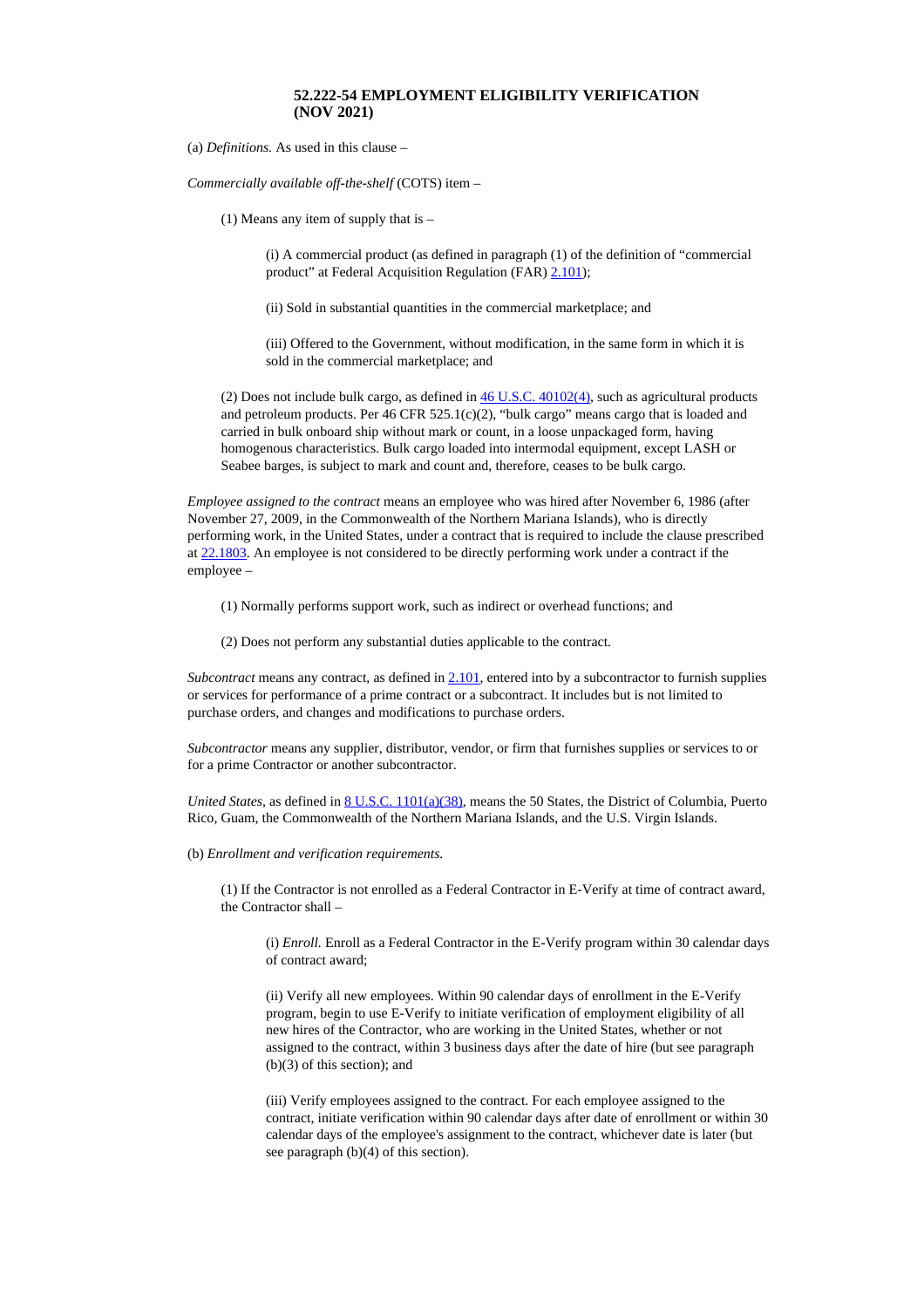(2) If the Contractor is enrolled as a Federal Contractor in E-Verify at time of contract award, the Contractor shall use E-Verify to initiate verification of employment eligibility of –

(i) *All new employees*.

(A) Enrolled 90 calendar days or more. The Contractor shall initiate verification of all new hires of the Contractor, who are working in the United States, whether or not assigned to the contract, within 3 business days after the date of hire (but see paragraph (b)(3) of this section); or

(B) Enrolled less than 90 calendar days. Within 90 calendar days after enrollment as a Federal Contractor in E-Verify, the Contractor shall initiate verification of all new hires of the Contractor, who are working in the United States, whether or not assigned to the contract, within 3 business days after the date of hire (but see paragraph (b)(3) of this section); or

(ii) *Employees assigned to the contract*. For each employee assigned to the contract, the Contractor shall initiate verification within 90 calendar days after date of contract award or within 30 days after assignment to the contract, whichever date is later (but see paragraph (b)(4) of this section).

(3) If the Contractor is an institution of higher education (as defined at  $20 \text{ U.S.C. } 1001(a)$ ); a State or local government or the government of a Federally recognized Indian tribe; or a surety performing under a takeover agreement entered into with a Federal agency pursuant to a performance bond, the Contractor may choose to verify only employees assigned to the contract, whether existing employees or new hires. The Contractor shall follow the applicable verification requirements at (b)(1) or (b)(2), respectively, except that any requirement for verification of new employees applies only to new employees assigned to the contract.

(4) *Option to verify employment eligibility of all employees*. The Contractor may elect to verify all existing employees hired after November 6, 1986 (after November 27, 2009, in the Commonwealth of the Northern Mariana Islands), rather than just those employees assigned to the contract. The Contractor shall initiate verification for each existing employee working in the United States who was hired after November 6, 1986 (after November 27, 2009, in the Commonwealth of the Northern Mariana Islands), within 180 calendar days of –

(i) Enrollment in the E-Verify program; or

(ii) Notification to E-Verify Operations of the Contractor's decision to exercise this option, using the contact information provided in the E-Verify program Memorandum of Understanding (MOU).

(5) The Contractor shall comply, for the period of performance of this contract, with the requirements of the E-Verify program MOU.

(i) The Department of Homeland Security (DHS) or the Social Security Administration (SSA) may terminate the Contractor's MOU and deny access to the E-Verify system in accordance with the terms of the MOU. In such case, the Contractor will be referred to a suspension or debarment official.

(ii) During the period between termination of the MOU and a decision by the suspension or debarment official whether to suspend or debar, the Contractor is excused from its obligations under paragraph (b) of this clause. If the suspension or debarment official determines not to suspend or debar the Contractor, then the Contractor must reenroll in E-Verify.

(c) *Web site.* Information on registration for and use of the E-Verify program can be obtained via the Internet at the Department of Homeland Security Web site: <http://www.dhs.gov/E-Verify>.

(d) *Individuals previously verified*. The Contractor is not required by this clause to perform additional employment verification using E-Verify for any employee –